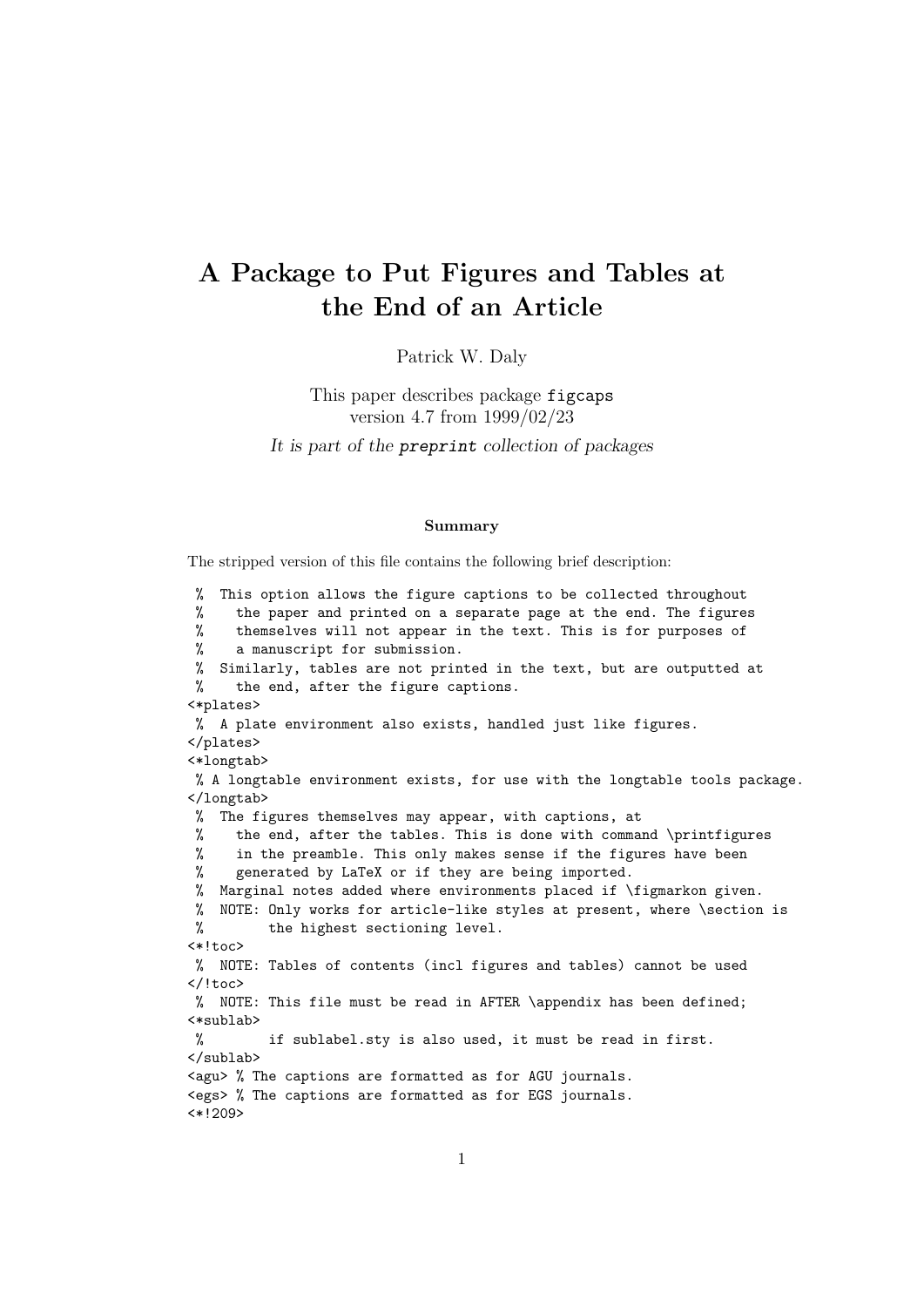```
%
 % Options with LaTeX2e:
 % printfigures - prints the figures at the end of the article, (is
 % like issuing the \printfigures command)<br>% figmark - turns on the markers for figures and ta<br>% (is like issuing \figmarkon)
      figmark - turns on the markers for figures and tables in the text,
 % (is like issuing \figmarkon)<br>% figon/off - activates or deactivates the
 % figon/off - activates or deactivates the whole procedure (is like<br>% (issuing \figcapson or \figcapsoff). Default=on.
 % (issuing \figcapson or \figcapsoff). Default=on.<br>% mylang               (default) leaves explicit text (e.g. 'Figure Cap
 % mylang - (default) leaves explicit text (e.g. 'Figure Captions'<br>% as is, or if undefined, makes them English
                           as is, or if undefined, makes them English
 % english,american,german,austrian,french,esperanto - changes explicit
 % texts accordingly
 % blank - makes explicit texts empty.
</!209>
```
## 1 Introduction

Often when producing manuscripts for submission to a journal, it is required that the figure captions be listed at the end on a separate page, and also that tables be put at the end too. Then when the manuscript is ready and camera-ready copy, or a preprint, is to be generated, one has to move them all back to the proper positions in the paper.

This style alleviates this problem. The figure and table environments are placed in the text as they should be for the preprint or camera-ready copy, but the tables actually are printed at the end. The figures are not printed at all, but their captions are listed on a separate page at the end. Optionally, the figures themselves may be printed at the very end. This last only makes sense if there is something in the figures, i.e., they have been produced with picture or are imported graphics.

### 2 Invoking the Package

The macros in this package are included in the main document with the \usepackage command of  $\operatorname{MTFX2}_{\epsilon}$ ,

\documentclass[..]{...} \usepackage[*options*]{figcaps}

where the possible options are described below.

Alternatively, the name of the package is added as an option to the \documentstyle command in LATEX 2.09 compatibility mode, as

```
\documentstyle[..figcaps..]{...}
```
It may only be used for article, or an article-like main class. That is, for one that does not contain the \chapter level of sectioning.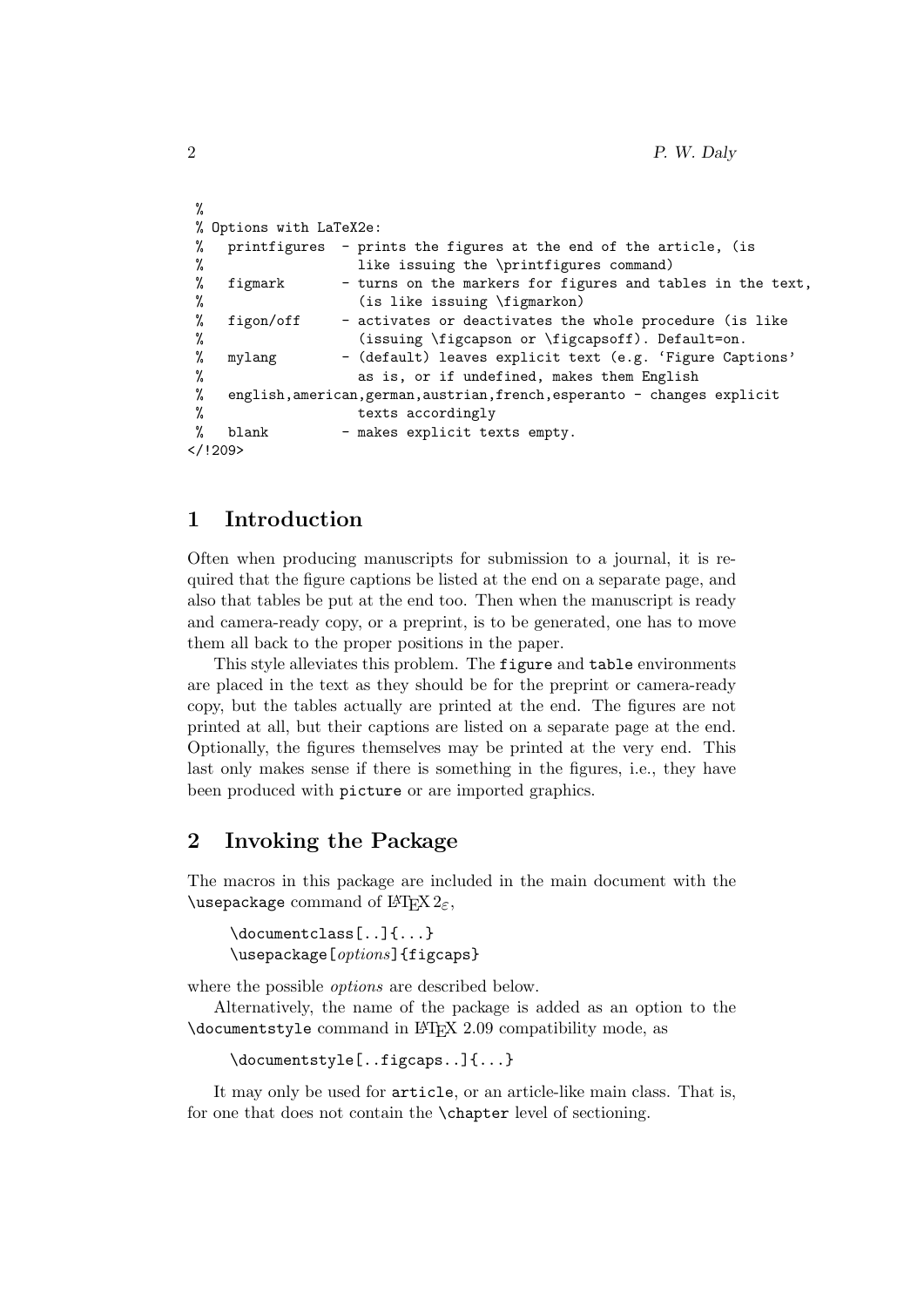The order in which other packages are loaded is important for certain features. If my package sublabel is included, then it must come before figcaps. Furthermore, figcaps adds to the existing definition of \appendix, so that if the author has any packages that alter this definition, they must come before figcaps. Clearly, \appendix may not be redefined afterwards.

## 3 Using the Package

\figcapson The macro package in figcaps operates pretty much automatically. The \figcapsoff whole thing may be turned on and off with the commands \figcapson and  $\text{ifi}\$ capsoff. The default is  $\langle \text{on} \rangle$ . One might want to control the placement of figures and tables with this flag rather than by adding and removing the option from the \documentclass command.

> Alternatively, the LAT<sub>E</sub>X 2<sub>ε</sub> options figon and figoff have the same effect, with figon being the default.

\printfigures The only other means of interacting with the macros is with the command \printfigures, which, when given anywhere in the text, enables the figures themselves to be output at the very end of the paper. Without this, only the captions are listed. With it, both captions and figures are output.

> The LAT<sub>EX</sub>  $2\varepsilon$  option printfigures in \usepackage is equivalent to issuing the command \printfigures in the text.

\tablepagename \figurepagename

\figmarkon Another option is to put marginal notes into the text at the place where \figmarkoff the float environment is entered. This is useful for camera-ready copy that will be cut-and-pasted together to indicate where the figures and tables should appear. The commands \figmarkon and \figmarkoff control this feature, with the default being  $\langle \textit{off} \rangle$ .

> The LAT<sub>F</sub>X 2<sub> $\epsilon$ </sub> option figmark in \usepackage sets this default to  $\langle on \rangle$ ; in other words, it is equivalent to issuing \figmarkon in the text.

\figurecapname The text that is written as header at the top of the special pages is defined in three commands \figurecapname, \tablepagename, and \figurepagename. They default to English text, but may be redefined to other languages, or suppressed altogether, with \renewcommand or with LATEX 2ε options (see page 5).

#### 4 How it Works

The contents of all the figure and table environments are written to auxiliary files .lof and .lot respectively, and then these are read in again at the end of the paper. Since these auxiliary files are normally used to write information for the lists of figures and tables, this capability is lost. However, it is not likely that one wants such lists, or even a table of contents, in a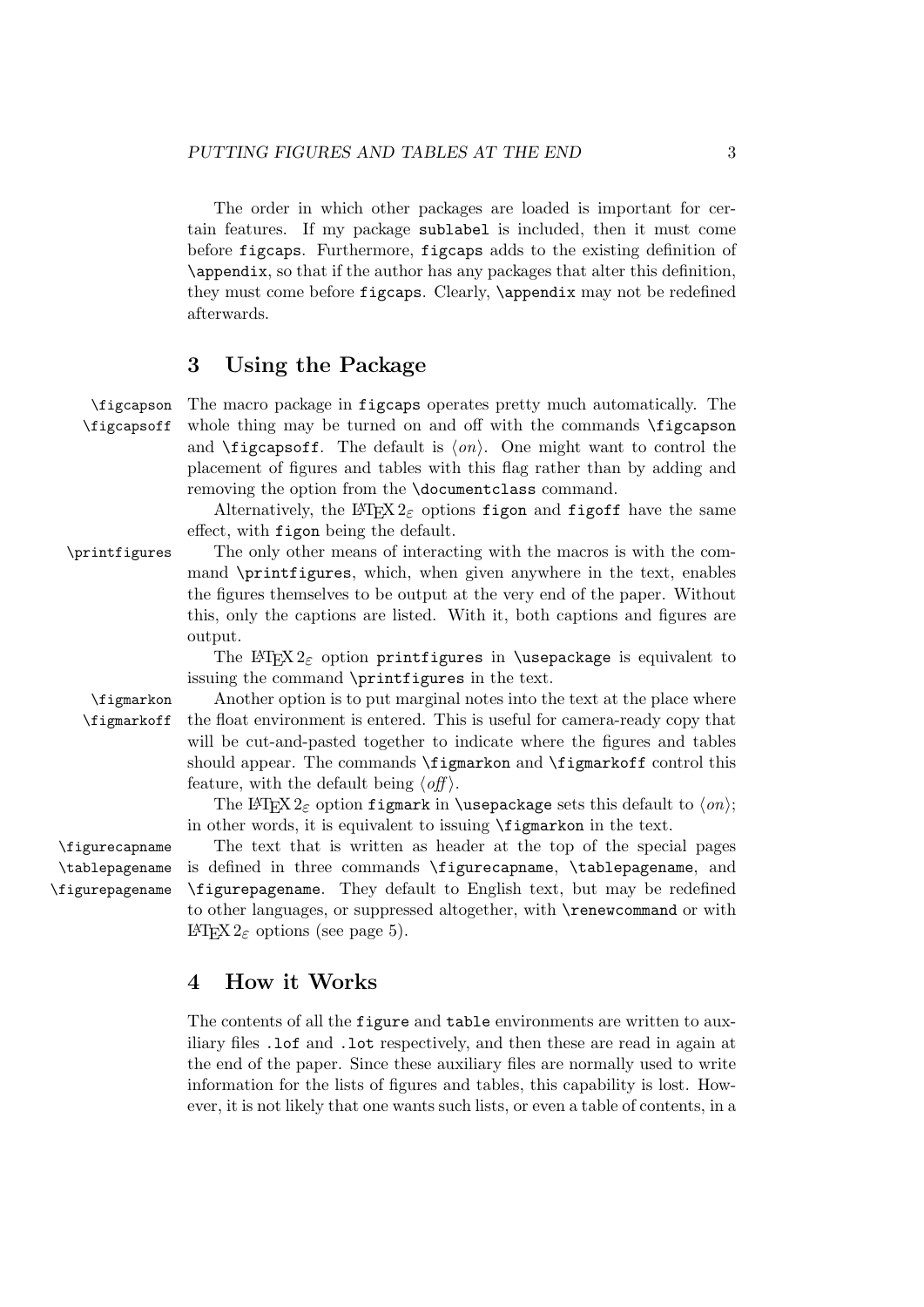manuscript. In fact, the commands \tableofcontents, \listoffigures, \listoftables are turned off (they issue a warning message).

If you really do need tables of contents, then see the extra features below.

#### 4.1 With the longtable Package

This package may optionally be used with the longtable environment defined in the package of the same name. Since such tables are normally long, i.e. over a page, the list of tables at the back will always start a new page for each of these.

For preprints, when the tables are not moved to the back ( $\{figcapsoff\}$ ), it makes sense to put the longtable environment inside the \afterpage command (from the afterpage package). However, with \figcapson, and the table is move, this is useless. In this case, the \afterpage command is deactivated. One should realize this in case it is used for other purposes.

#### 4.2 As Module to Journal-Specific Styles

Although figcaps is meant to be an all-purpose bibliographic style package, it may also be incorporated as a module to other packages for specific journals. In this case, many of the general features may be left off. This is allowed for with docstrip options that not only leave off certain codelines, but also include extra ones. So far, options exist for

egs for European Geophysical Society journals.

agu for American Geophysical Union journals.

Previous options jgr and grl have become obsolete due to revisions in these journals; they have been replaced by the more general agu option.

#### 5 LAT<sub>E</sub>X 2<sub> $\varepsilon$ </sub> Options

Under  $\mathbb{F} \times 2\varepsilon$ , options may be added to the **\usepackage** command that loads the package. Available options for figcaps set certain control flags, thus replacing the equivalent commands, or select the language for the texts that are printed by \figurecapname, \tablepagename, and \figurepagename.

figon (default) activates the whole procedure of moving figures and tables to the back of the article, (same as \figcapson);

figoff deactivates the whole procedure, (same as \figcapsoff);